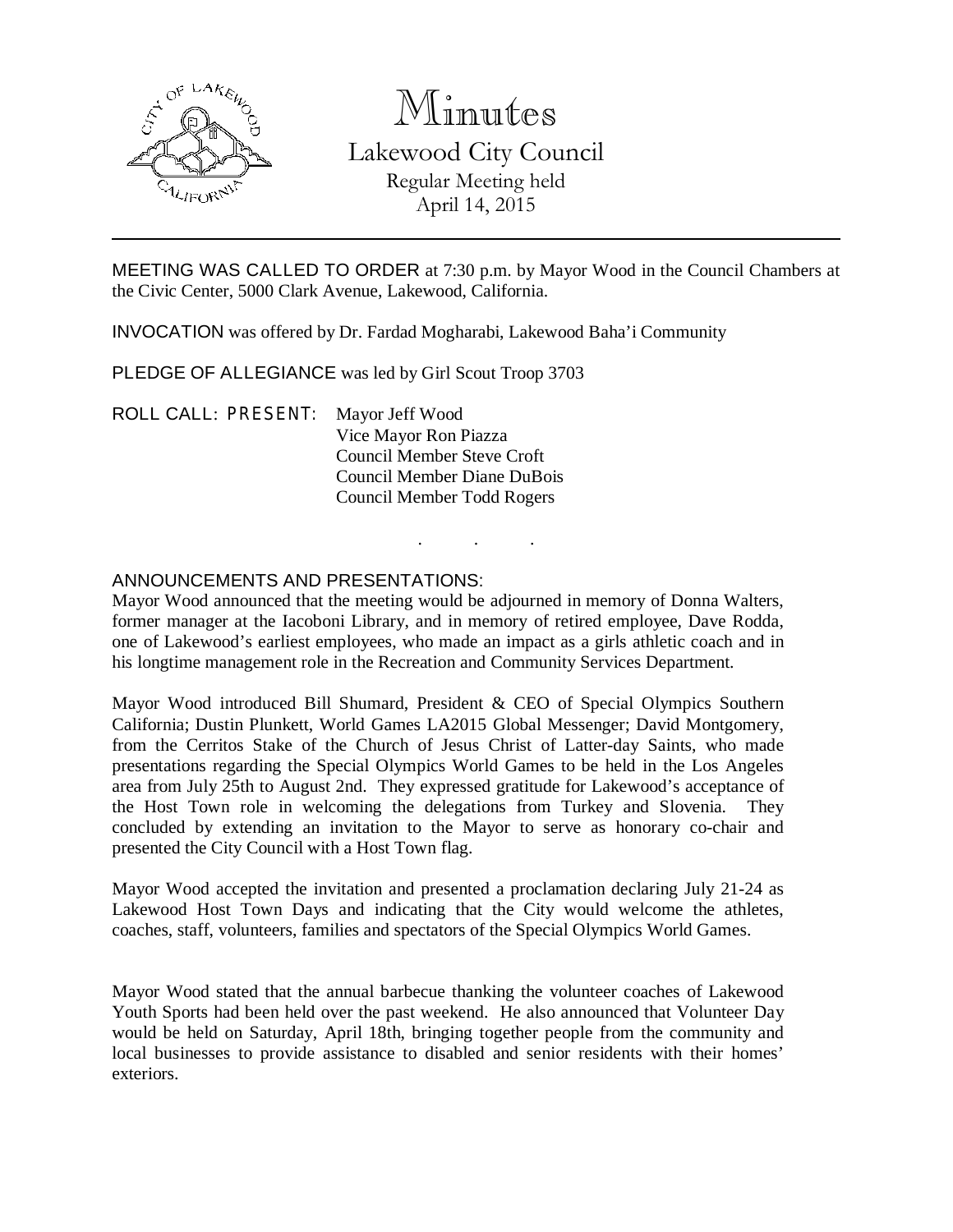City Council Minutes April 14, 2015 Page 2

#### ANNOUNCEMENTS AND PRESENTATIONS: - Continued

Council Member DuBois conveyed enthusiasm for the upcoming Pan American Fiesta to be held in May by highlighting the scholarship program as well as the poetry and poster contests.

Council Member Croft announced the Mosquito Awareness program, which had been promoted by the Greater Los Angeles Vector Control District and offered public education about maintaining vigilance and exercising care with exposure to mosquitoes.

. . .

# ROUTINE ITEMS: VICE MAYOR PIAZZA MOVED AND COUNCIL MEMBER CROFT SECONDED TO APPROVE ROUTINE ITEMS 1 THROUGH 4.

- RI-1 Approval of Minutes of the Meeting held March 24, 2015
- RI-2 Approval of Personnel Transactions
- RI-3 Approval of Registers of Demands
- RI-4 Approval of Report of Monthly Investment Transactions

UPON ROLL CALL VOTE, THE MOTION WAS APPROVED:

AYES: COUNCIL MEMBERS: DuBois, Rogers, Piazza, Croft and Wood NAYS: COUNCIL MEMBERS: None

# 1.1 • ADOPTION OF FIVE-YEAR CONSOLIDATED PLAN, ONE-YEAR ACTION PLAN AND ANALYSIS OF IMPEDIMENTS TO FAIR HOUSING CHOICE

. . .

Community Development Director Sonia Southwell gave an oral presentation based on the memo in the agenda and reported that in order to receive Federal funds under the Community Development Block Grant (CDBG) programs, the City was required to prepare and submit a Consolidated Plan, a five-year assessment of housing and community development needs, and a one-year Action Plan to address the utilization of Federal, State and local resources. She reviewed the main components of the Consolidated Plan, as well as the City's short-term goals and proposed activities to meet the goals. Ms. Southwell advised that it was also necessary to certify the City's Analysis of Impediments to Fair Housing Choice, a comprehensive review of fair housing choice within the community and an assessment of conditions affecting fair housing choice. It was the recommendation of staff that the City Council hold a public hearing for citizen comment on the Consolidated Plan and Action Plan; certify the Analysis of Impediments; direct staff to include any comments received in the plan; and authorize the City Manager to submit the five-year plan and the funding application with the required CDBG certification to the Department of Housing and Urban Development no later than May 15, 2015.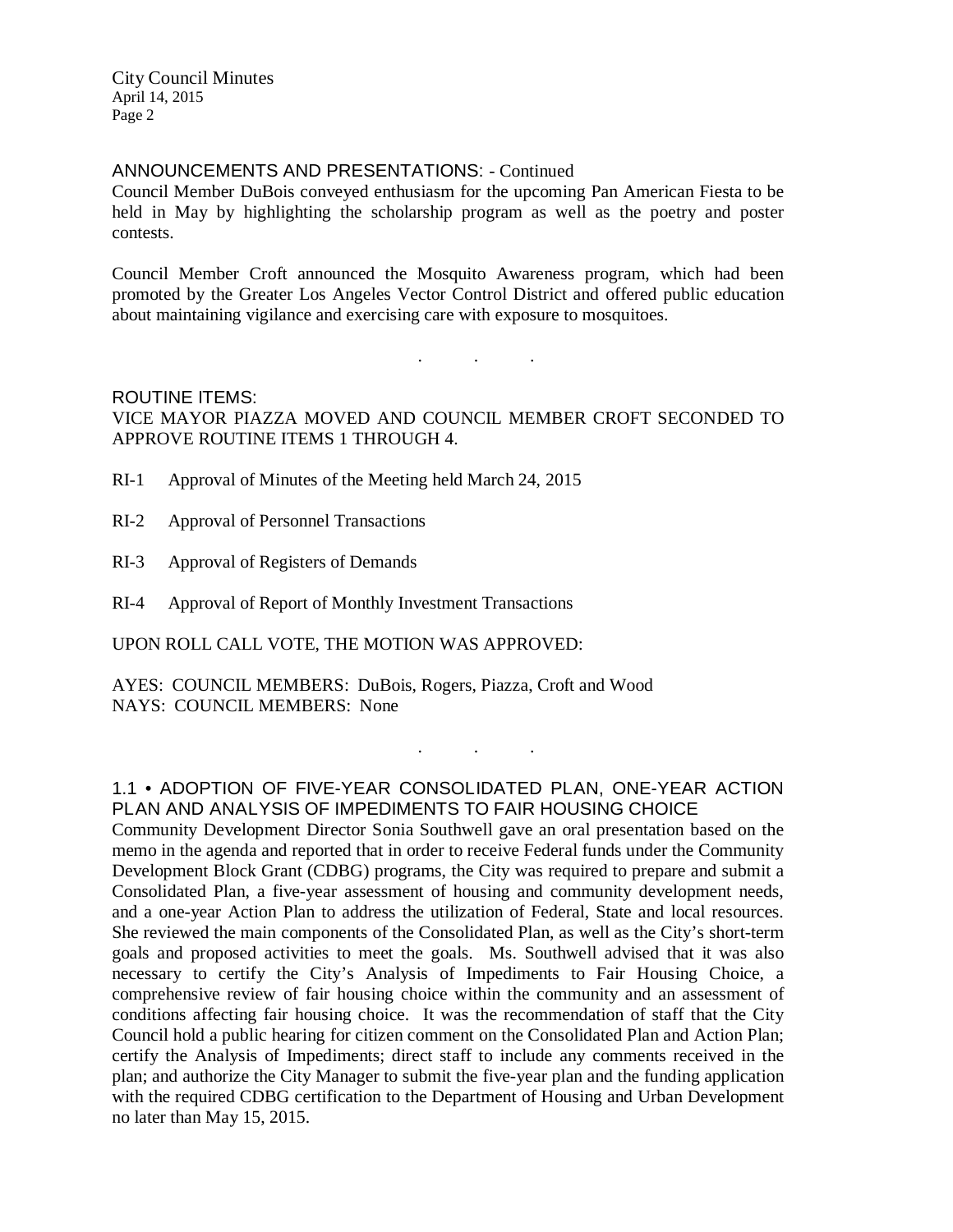City Council Minutes April 14, 2015 Page 3

1.1 • FIVE-YEAR CONSOLIDATED PLAN, ONE-YEAR ACTION PLAN AND ANALYSIS OF IMPEDIMENTS TO FAIR HOUSING CHOICE - Continued Mayor Wood opened the public hearing at 7:58 p.m. and called for anyone in the audience wishing to address the City Council on this matter. There was no response.

COUNCIL MEMBER CROFT MOVED AND VICE MAYOR PIAZZA SECONDED TO CLOSE THE PUBLIC HEARING; ADOPT THE CONSOLIDATED PLAN AND ACTION PLAN; CERTIFY THE ANALYSIS OF IMPEDIMENTS; AND AUTHORIZE THE CITY MANAGER TO SUBMIT THE FIVE-YEAR PLAN AND FUNDING APPLICATION. UPON ROLL CALL VOTE, THE MOTION WAS APPROVED:

AYES: COUNCIL MEMBERS: DuBois, Rogers, Piazza, Croft and Wood NAYS: COUNCIL MEMBERS: None

Council Member DuBois commended staff for their efforts in compiling such an extensive document.

### 2.1 • ORDINANCE NO. 2015-2; AMENDING A PRECISE PLAN FOR 3014 SOUTH **STREET**

. . .

Steve Skolnik, City Attorney, advised that the proposed ordinance had been introduced at the last City Council meeting following a public hearing, and, that the ordinance was presented for second reading and adoption at this time.

ORDINANCE NO. 2015-2; AN ORDINANCE OF THE CITY COUNCIL OF THE CITY OF LAKEWOOD MODIFYING THE PRECISE PLAN FOR THAT PROPERTY LOCATED AT 3014 SOUTH STREET

COUNCIL MEMBER CROFT MOVED AND COUNCIL MEMBER DUBOIS SECONDED TO ADOPT ORDINANCE NO. 2015-2.

Ms. Southwell clarified for Council Member Rogers that the original developer, City Ventures, had sold the project to Lyon Homes, the current owner of the project. Council Member Rogers expressed his opposition citing the previous developer's failure to conduct a sound survey and modifications having to be made subsequent to project approvals to include a sound wall. He stated his expectation that staff include safeguards to prevent such actions on future developments.

Vice Mayor Piazza stated that after visiting the project location, he concurred that measures should be taken to ensure the preservation of Lakewood's standards.

UPON ROLL CALL VOTE, THE MOTION WAS APPROVED:

AYES: COUNCIL MEMBERS: DuBois, Piazza, Croft and Wood NAYS: COUNCIL MEMBERS: Rogers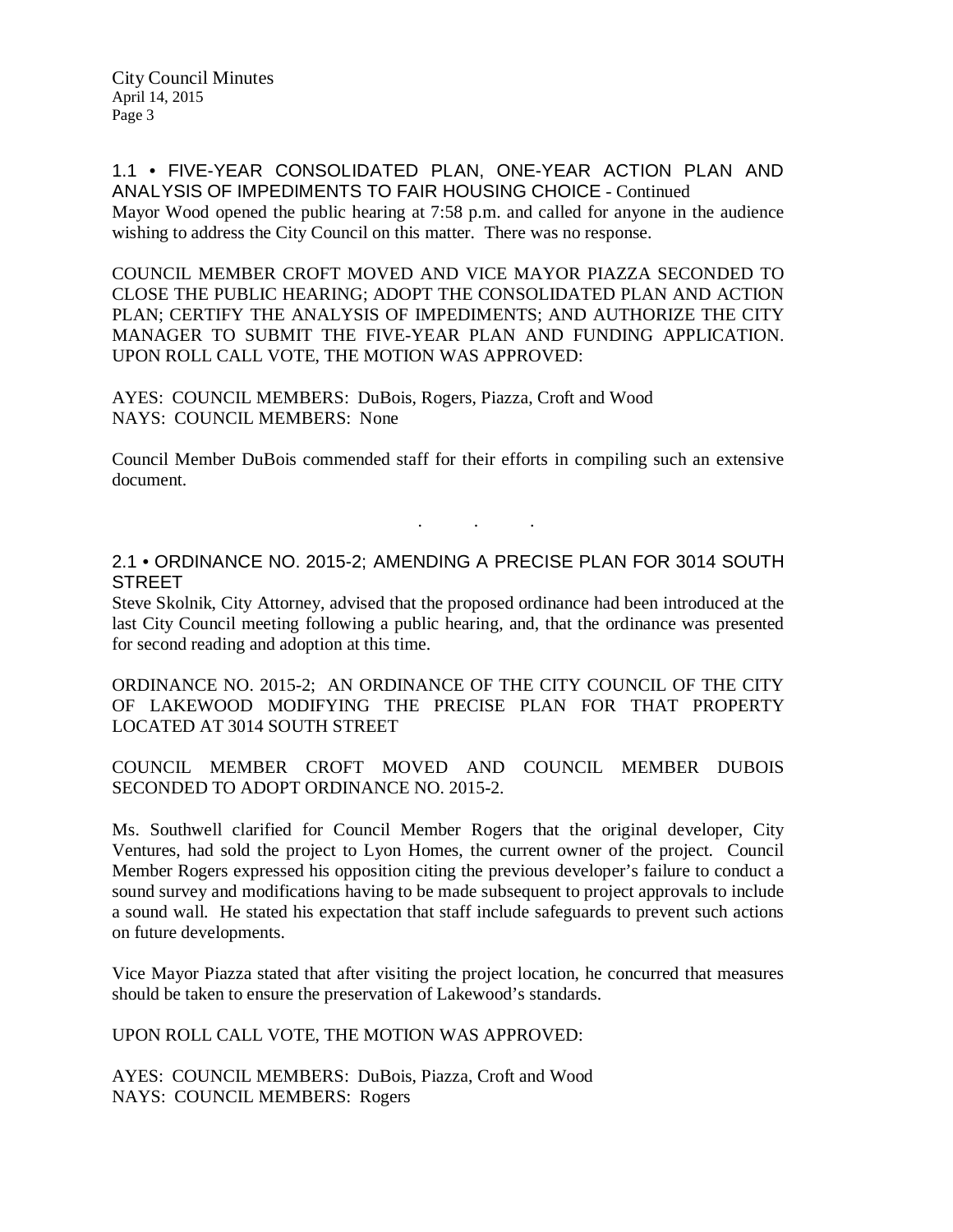# 3.1 • APPROVAL OF APPOINTMENTS TO GOVERNMENTAL ASSOCIATIONS, ORGANIZATIONS & COMMITTEES

Mayor Wood presented the list of appointments to governmental associations, organizations and committees.

| ORGANIZATIONAL APPOINTMENTS<br><b>California Contract Cities</b>        |                         |                    |
|-------------------------------------------------------------------------|-------------------------|--------------------|
| Association                                                             | Wood - Representative   | DuBois - Alternate |
| <b>California Joint Powers</b><br><b>Insurance Authority</b>            | Wood - Representative   | Piazza - Alternate |
| So. Calif. Association of Governments (SCAG)<br><b>General Assembly</b> | DuBois - Representative | Piazza - Alternate |
| Gateway Cities COG Board                                                | DuBois - Representative | Piazza - Alternate |
| <b>Greater Los Angeles County</b><br><b>Vector Control District</b>     | Croft - Representative  |                    |
| Job Training Partnership Act<br><b>SELACO WIB</b>                       | Wood - Policy Board     |                    |
| League of California Cities<br>L.A. County Division                     | Piazza - Representative | Rogers - Alternate |
| <b>City Selection Committee</b>                                         | Piazza - Representative | Rogers - Alternate |
| <b>Annual League Conference</b>                                         | Rogers - Representative | DuBois - Alternate |
| L.A. County Sanitation<br>District #3 & #19                             | Wood - Representative   | Piazza - Alternate |
| <b>Southeast Water Coalition</b>                                        | Rogers - Representative | Croft - Alternate  |
| <b>STANDING COMMITTEES</b><br><b>Intergovernmental Relations</b>        | Wood - Chair            | Piazza - Member    |
| Lakewood Schools                                                        | Rogers - Chair          | Wood - Member      |
| <b>Environmental Management</b>                                         | Piazza - Chair          | Rogers - Member    |
| <b>Public Safety</b>                                                    | DuBois - Chair          | Croft - Member     |
| Park Development                                                        | Rogers - Chair          | Wood - Member      |
| <b>Water Resources</b>                                                  | Croft - Chair           | Piazza - Member    |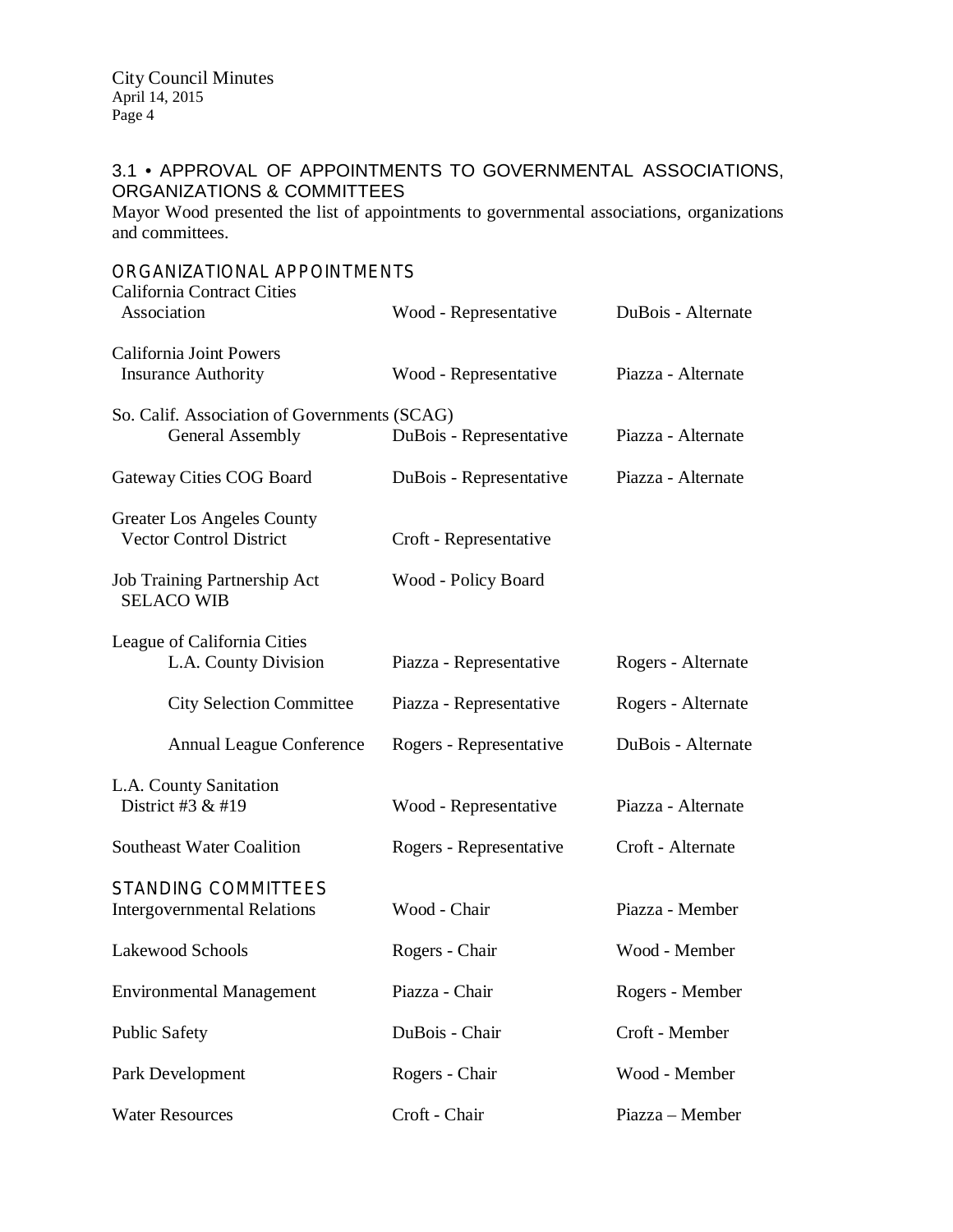3.1 • APPROVAL OF APPOINTMENTS TO GOVERNMENTAL ASSOCIATIONS, ORGANIZATIONS & COMMITTEES - Continued Community Promotion DuBois - Chair Wood – Member

Economic Development Wood – Chair Rogers - Member

COUNCIL MEMBER ROGERS MOVED AND COUNCIL MEMBER DUBOIS SECONDED TO APPROVE THE ORGANIZATIONAL APPOINTMENTS. UPON ROLL CALL VOTE, THE MOTION WAS APPROVED:

AYES: COUNCIL MEMBERS: DuBois, Rogers, Piazza, Croft and Wood NAYS: COUNCIL MEMBERS: None

SUCCESSOR AGENCY ACTIONS

1. Approval of Register of Demands COUNCIL MEMBER CROFT MOVED AND COUNCIL MEMBER DUBOIS SECONDED TO APPROVE THE REGISTER OF DEMANDS. UPON ROLL CALL VOTE, THE MOTION WAS APPROVED:

. . .

AYES: COUNCIL MEMBERS: DuBois, Rogers, Piazza, Croft and Wood NAYS: COUNCIL MEMBERS: None

SUCCESSOR HOUSING ACTIONS 1. Approval of Register of Demands COUNCIL MEMBER DUBOIS MOVED AND VICE MAYOR PIAZZA SECONDED TO APPROVE THE REGISTER OF DEMANDS. UPON ROLL CALL VOTE, THE MOTION WAS APPROVED:

. The set of the set of the set of  $\mathcal{A}$ 

AYES: COUNCIL MEMBERS: DuBois, Rogers, Piazza, Croft and Wood NAYS: COUNCIL MEMBERS: None

#### ORAL COMMUNICATIONS:

Rob Feldman and Jay Alhadeff, of the Jewish Federation of Greater Long Beach and West Orange County, addressed the City Council regarding the "Race With A View" fundraising event to be held in Long Beach on Sunday, April 26th.

. . .

. As we have the set of  $\mathcal{A}$  , and  $\mathcal{A}$ 

At 8:10 p.m., a moment of silence was observed in memory of Donna Walters and Dave Rodda.